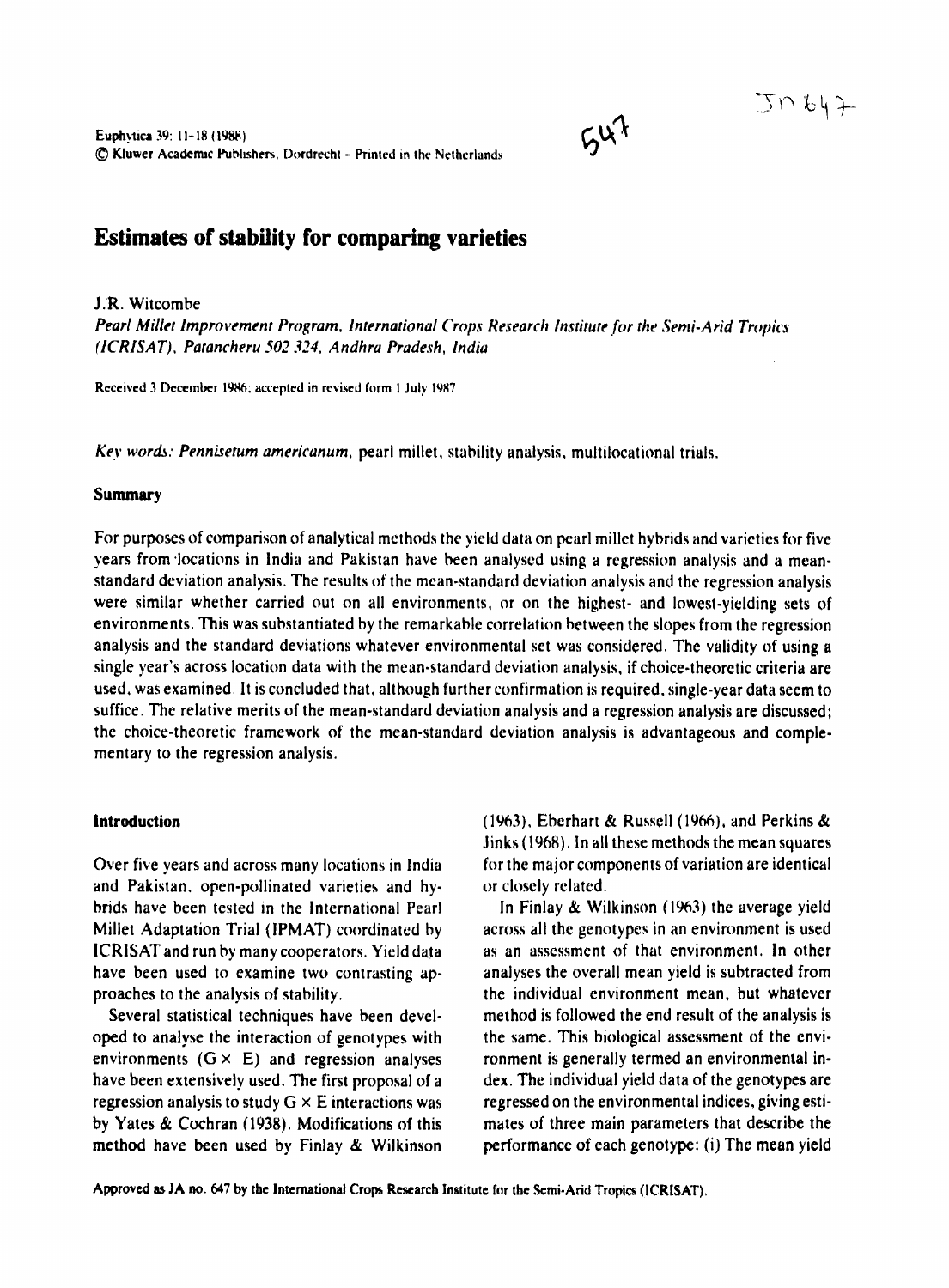of the genotype over all environments, (ii) The regression coefficient of the genotype, and (iii) The remainder mean square (RMS). Genotypes with a slone above one are considered to be less stable. and those with a slope less than one more stable by Finlay & Wilkinson (1963), whilst Eberhart & Russell (1966) define a stable genotype as having a slope of one and a RMS of zero. The RMS indicates how the vield data meet the linear model. Eberhart & Russell (1966) subtract a constant, which is a measure of inexplicable residual variation, from the RMS. The value thus obtained, termed  $S_A^2$ , obviously bears a simple relationship to the RMS.

Regression analyses have particular limitations when economic criteria, such as the trade off between vield and vield stability, are considered and Binswanger & Barah (1980) prefer a mean-standard deviation analysis. The method examines total variation in the context of decision theory by trading off improvement in mean yield against increased variation as measured by the standard deviation. Variation of a genotype across years measures stability over time, which is the only component of variation or risk which is relevant for a farmer contemplating adoption of a variety in any given location. Variation of a genotype across locations is a measure of adaptability. Stability and adaptability were defined in this way by Evenson et al. (1978) and have been employed in this paper when discussing the mean-standard deviation analysis. The term stability when used for the regression analysis is as defined by Eberhart & Russell  $(1966)$ .

The analyses of the results of IPMAT are com-

Table 1. Summary of trials analysed.

pared using regression and mean-standard deviation analysis. Since there are both hybrids and open-pollinated varieties in these trials, the stability of these have also been compared.

# Materials and methods

The entries in the trial of pearl millet, Pennisetum americanum (L.) Leeke, are primarily ICRISAT products. The entries, which apart from a few controls change each year, are hybrids and open-pollinated varieties. The trial has been run by cooperators in locations in India and Pakistan (Table 1). It is planted at all locations in a randomized block design with three replications. It is grown in the rainy season with added fertilizer, and irrigation when required. Data are recorded for several characters.

Only grain-vield data were analysed. The regression analysis was done according to the method of Eberhart & Russell (1966). This employs the model:

$$
Y_n = \mu_1 + \beta_2 I_1 + \delta_n
$$

where  $Y<sub>n</sub>$  is the variety mean of the ith variety at the ith environment,  $\mu$  is the mean of the ith variety over all environments,  $\beta$ , is the regression coefficient that measures the response of the ith variety to varying environments,  $\delta_n$  is the deviation from the regression of the ith variety at the ith environment, and I, is the environmental index obtained as the mean of all varieties at the ith envi-

| Year <sup>1</sup> | Number of<br>entries analysed | Number of      |                  | Number of locations analysed |              |  |
|-------------------|-------------------------------|----------------|------------------|------------------------------|--------------|--|
|                   |                               | <b>Hybrids</b> | <b>Varieties</b> | High-vielding                | Low-vielding |  |
| 1979              |                               |                |                  |                              |              |  |
| 1980              | 19                            |                |                  | 10                           |              |  |
| 1981              | 18                            |                |                  |                              |              |  |
| 1983              | 21                            |                | 14               |                              |              |  |
| 1984              | 23                            |                | 14               |                              |              |  |

"Trial not held in 1982"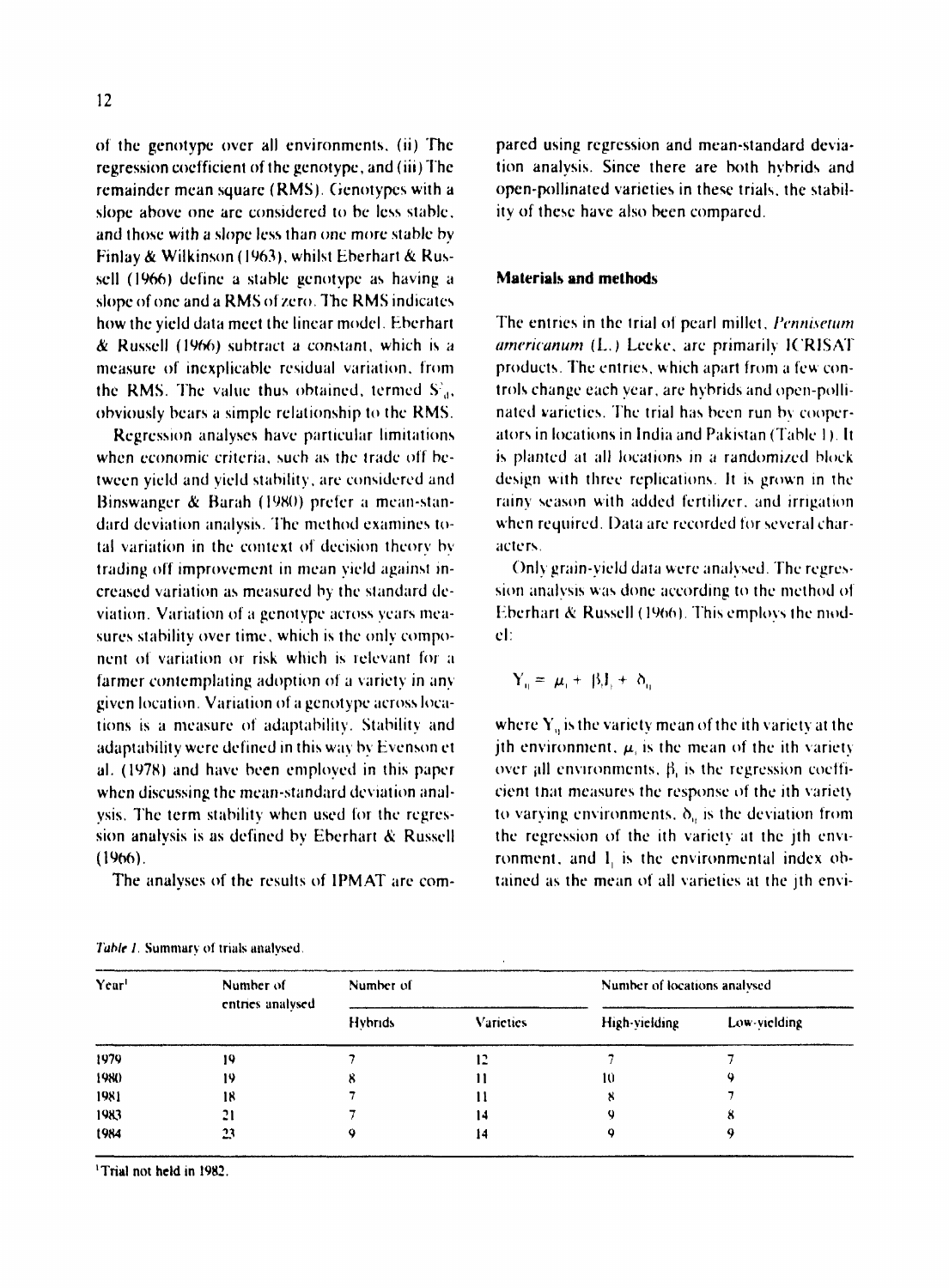ronment minus the grand mean.

The mean-standard deviation analysis of Binswanger & Barah (1980) was done using their model for a single year's multilocational testing. Their model is:

$$
Y_{ik} = \mu_i + \lambda_i + \tau_{ik}
$$

where  $\mu$  is the genotype effect (as it is genotype vield in a specific year the year effect and the genotype × year interaction is also included in this term),  $\lambda_n$  is the sum of the location effect and the location  $\times$  genotype interaction, and  $\tau_a$  is the location  $\times$  genotype  $\times$  year interaction. In applying their model to a single year's data of genotypes across locations, the year by location interaction contributes to the variation observed for Y.c. and this interaction can be assessed given a further year's data. Because  $\lambda_a$  and  $\tau_a$  cannot be estimated separately the standard deviations (s.d.'s) which are obtained from a single year's data overestimate stability and thus exaggerate the riskiness of the genotypes (Binswanger & Barah, 1980). Therefore, these s.d.'s are termed variability-relevant s.d.'s and are neither estimates of stability nor of adaptability and are larger than either of them individually. They are simply derived by calculating the across location s.d. for each genotype. For the method of calculation of the adaptability-relevant s.d. and the stability-relevant s.d. see Barah et al., 1981.

Using data given in Barah et al. (1981) for sorghum trials in India, the correlation of s.d.'s for variability (from single-year data across locations) with s.d.'s for stability over years was determined.

### **Results and discussion**

Regression analysis. The hybrids were on average marginally higher-vielding than the varieties. They differed little from the varieties in their regression coefficients but had consistently higher S<sup>2</sup>, values  $(Table 2)$ 

Since the varieties had lower S', values than the hybrids the importance of the deviations from the regressions needs to be considered. Therefore, the amount of genotypic variation in the experiments was related to the amount of variation between environments (Table 3). The environments had by far the largest mean square, the interactions of the genotypes with the environment the next largest, and the genotypes the smallest. For  $G \times E$  interaction, the mean square due to regression coefficients was invariably much smaller than that due to deviations from the regressions. Since the varieties were superior to hybrids for the deviations from the regressions  $(S<sub>a</sub><sup>2</sup>$  values) it is possible that by using varieties crop vield variation is reduced. However, a regression analysis does not provide a decisiontheoretic criterion for trading off a higher mean vield against reduced stability, particularly as each genotype has two parameters for stability-slope and S'..

Mean-standard deviation analysis. The analysis of Binswanger & Barah (1980) provides a way in which the benefits of reduced variability are measured against loss in yield. The variability-relevant s.d.'s (as in this case the s.d.'s are for across locations within years) are plotted against mean yields using the same scale for both axes (Fig. 1). Entries

Table 2. Mean grain vields (kg ha<sup>-1</sup>), mean S<sup>2</sup>, values, and mean regression coefficients for the hybrids and varieties.

| Year | Mean grain vield |                  | Mean S'.       |                  | Mean slope |                  |
|------|------------------|------------------|----------------|------------------|------------|------------------|
|      | <b>Hybrids</b>   | <b>Varieties</b> | <b>Hybrids</b> | <b>Varieties</b> | Hybrids    | <b>Varieties</b> |
| 1979 | 23(1)            | 2237             | 163,533        | 61.222           | 1.02       | 0.98             |
| 1980 | 20%              | 1974             | 62.791         | 33,085           | 1.01       | 0.99             |
| 1981 | 2236             | 2262             | 117.970        | 33.189           | 1.04       | 0.97             |
| 1983 | 2068             | 2109             | 157.951        | 50.968           | 0.97       | 1.02             |
| 1984 | 2028             | 1773             | 62,228         | 40.166           | 1.07       | 0.96             |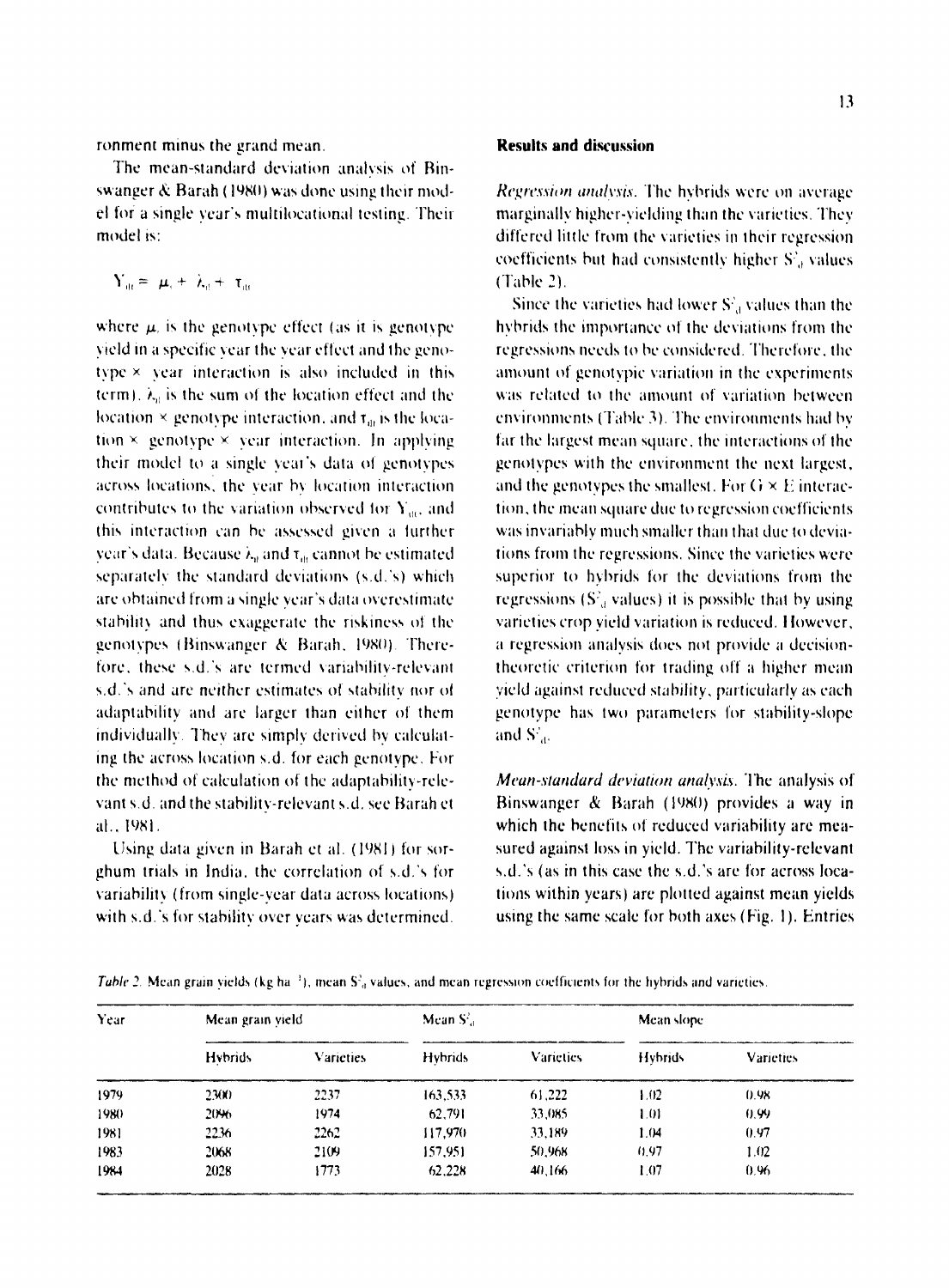

Fig. 1. Mean yield and standard deviation of the entries in 1983 (Iso-utility curve ..., risk efficient frontier ..... , hybrids /... varieties ! It

of equal utility lie on a line which is called an iso-utility curve. The slope of the line is 2.0 for representative, risk-averse farmers (Binswanger & Barah, 1980). Later studies in Southeast Asia and Central Asia, using a similar experimental approach have confirmed that the value of 2.0 for the slope of the iso-utility curve is appropriate in assessing the trade off between vield and s.d. (Binswanger & Sillers, 1983).

In each year a line is drawn connecting entries that are risk efficient because for a given level of vield performance, they have the lowest s.d. That line maps a risk efficient frontier which is also indicated in Fig. 1. The best entry must lie on this frontier, and it is chosen with regard to the isoutility curve. In no year was an entry chosen other

Table 3. Genetic variation relative to environmental variation. standardised to 100 from the mean squares of a regression analysis.<sup>1</sup>

| Source of variation                                 | Year           |         |      |      |      |  |
|-----------------------------------------------------|----------------|---------|------|------|------|--|
|                                                     | 1979           | 1980    | 1981 | 1983 | 1984 |  |
| Environment (linear)                                | 11 K F         | 1(N)    | 100  | ню   | 100  |  |
| Genotype $($ = mean values)                         | $2.2 -$        | $1.5 -$ | 4.1  | 2.8  | 66   |  |
| $G \times E$ (linear = b values)                    | 0 <sub>b</sub> | 1.0     | 2.5  | 1.1  | 1.9  |  |
| $G \times E$ (deviation = $S_A^2$ values) 14.9 12.8 |                |         | 16.3 | 197  | 190  |  |

<sup>1</sup>Using the model of Eberhart & Russell (1966).



Fig. 2. Relationship between the regression coefficients and standard deviations of the entries in 1983. (Hybrids. 2. varieties  $\bar{z}$  in

than the one that was highest vielding over all environments. Thus, in no case did reduced variability compensate for lower vield.

Correlation of variability, stability and adaptability s.d.'s. Barah et al. (1981) examined sorghum trials data across four years and eighteen locations. Correlations between the s.d.'s (for variability, stability and adaptability) presented in this paper were calculated (Table 4). In three of four years variability s.d.'s correlated well with adaptability and stability s.d.'s, indicating the appropriateness of single-year data for use in a choice-theoretic framework

Table 4. Correlation coefficients' between s.d.'s for variability. stability and adaptability from data for sorghum presented in Barah et al. (1981).

|                       | Stability s.d. | Adaptability s.d. |
|-----------------------|----------------|-------------------|
| Variability s.d. 1971 | 0.93           | 0.79              |
| Variability s.d. 1972 | 0.69           | 0.56              |
| Variability s.d. 1973 | 0.73           | 0.74              |
| Variability s.d. 1974 | 0.36           | 0.34              |
| Mean variability s.d. | 0.95           | 0.85              |

<sup>1</sup>r>.58 significant at  $p = .05$ ;  $r$ >.71 significant at  $P = .01$ ;  $r > .82$  significant at  $P = .001$ . Sample size in all vears = 11.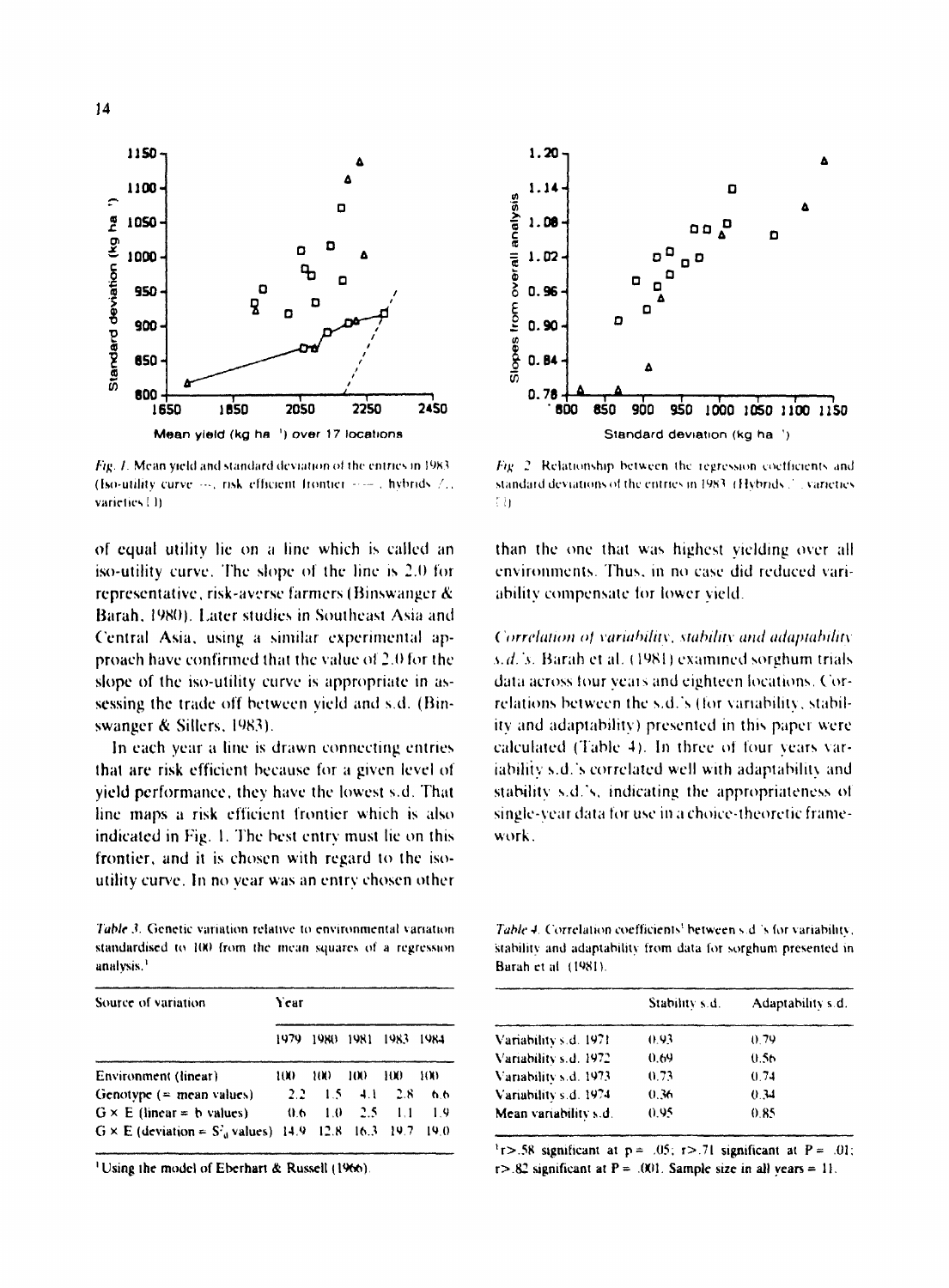Comparison of the two analyses. The two methods of analysis were tested over a range of environments to see if a comparison of the methods is environment dependent. In all years the lowestvielding set of environments, the highest-vielding set, and all environments were analysed separatelv.

Selection of the best entry was then made using the results from both methods of analysis in all vears, and in the three sets of environments (Table 5). In all years the first choice was the same in the two methods (Table 5). In the regression analysis there is no choice-theoretic framework: the highest-vielding entry was invariably chosen, without regard to slope or RMS, because in no case was the highest-vielding entry exceptionally unstable for either of these parameters. In the mean-standard deviation analysis, the top-vielding entry was always chosen because it was always the highest in a preference-based ranking as well.

For each year for all three sets of environments the correlation between the slopes and  $S<sup>2</sup>$ , values of the regression analysis and the s.d.'s of the meanstandard deviation analysis was determined (Table

Table 5. Entries selected on the basis of the two methods of analysis over five years.

| Year |               |                         |                        | Entry number of entry selected on $b$ and $\dot{x}$ Entry number of entry selected on sd and $x$ |                       |                      |            |                     |            |  |
|------|---------------|-------------------------|------------------------|--------------------------------------------------------------------------------------------------|-----------------------|----------------------|------------|---------------------|------------|--|
|      | All locations | High-vield<br>locations | Low-vield<br>locations | All locations                                                                                    |                       | High-yield locations |            | Low-vield locations |            |  |
|      |               |                         |                        | 1st choice.                                                                                      | 2nd choice 1st choice |                      | 2nd choice | 1st choice          | 2nd choice |  |
| 1979 |               |                         | 12                     |                                                                                                  | 5 or 12               |                      | 5 or 13    | 12                  |            |  |
| 1980 | ×             |                         |                        |                                                                                                  |                       |                      | к          |                     | 4 or 8     |  |
| 1981 | $\sqrt{2}$    | h                       | h                      | ь                                                                                                | 2.94                  | 6                    |            | 6                   |            |  |
| 1983 | 10            | 10                      |                        | ю                                                                                                | 22                    | 10                   |            |                     | 15         |  |
| 1984 | 23            | 23                      | 23                     | 23                                                                                               | 20                    | 23                   | 20         | 23                  |            |  |

\*7 indicates several possibilities for 2nd choice

Table 6. Correlation between various statistical parameters of the two analyses.

| Year | Environments | Correlation coefficients' between parameters:" |        |          |         |         |  |  |
|------|--------------|------------------------------------------------|--------|----------|---------|---------|--|--|
|      |              | sd.b                                           | sd,S'a | $b.S'_d$ | b.ż     | sd,k    |  |  |
| 1979 | all          | 0.73                                           | (1.40) | $-0.14$  | 0.54    | 0.34    |  |  |
|      | high         | 0.51                                           | 0.66   | $-0.17$  | $-0.09$ | $-0.19$ |  |  |
|      | low          | 0.83                                           | 0.50   | 0.11     | 0.31    | 0.52    |  |  |
| 1980 | all          | 0.96                                           | 0.02   | $-0.17$  | 0.64    | 0.63    |  |  |
|      | high         | 0.81                                           | 0.22   | $-0.23$  | 0.60    | 0.38    |  |  |
|      | low          | 0.78                                           | 0.22   | $-0.35$  | 0.42    | 0.52    |  |  |
| 1981 | all          | 0.80                                           | 0.37   | ~13      | 0.65    | 0.71    |  |  |
|      | high         | 0.72                                           | 0.33   | $-0.36$  | 0.32    | 0.51    |  |  |
|      | low          | 0.69                                           | 0.46   | 0.23     | 0.29    | 0.28    |  |  |
| 1983 | all          | 0.86                                           | 0.44   | 0.01     | 0.43    | 0.47    |  |  |
|      | high         | 0.74                                           | 0.76   | 0.39     | $-0.13$ | $-0.06$ |  |  |
|      | low          | 0.91                                           | 0.68   | 0.48     | 0.42    | (1.60)  |  |  |
| 1984 | all          | 0.90                                           | 0.35   | $-0.08$  | 0.63    | 0.49    |  |  |
|      | high         | 0.70                                           | 0.50   | $-0.20$  | $-0.01$ | 0.16    |  |  |
|      | low          | 0.87                                           | 0.53   | 0.10     | 0.24    | 0.47    |  |  |

 $1<sub>1</sub>$  > .44 significant at P = .05;  $r$  > .56 significant at P = .01;  $r$  > .68 significant at P = .001.

 $\frac{3}{2}$ sd = standard deviation; b = regression coefficient; S<sup>2</sup><sub>d</sub> = deviations from regressions (adjusted); k = mean across locations.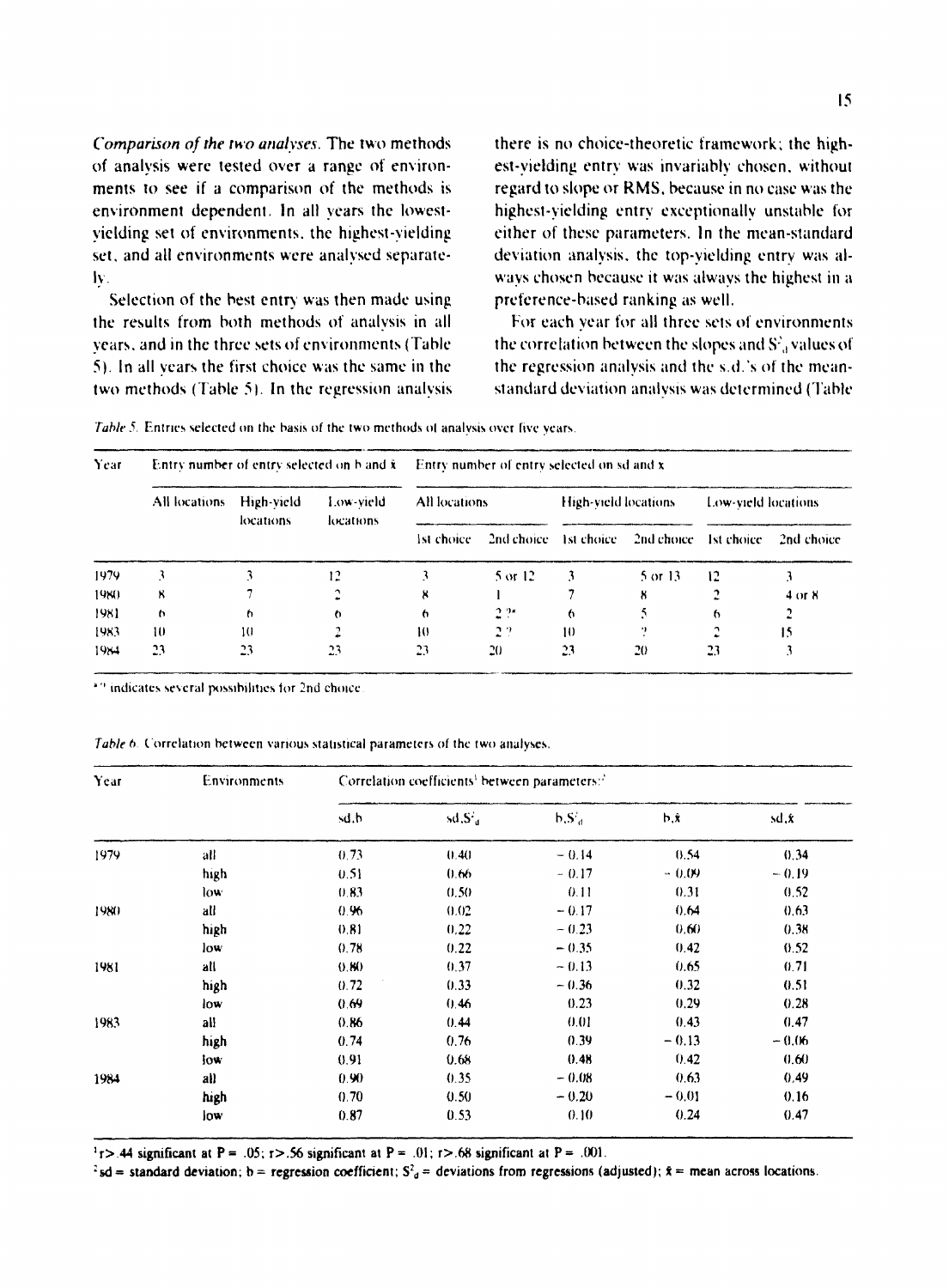6). The relationship between the slopes and the s.d.'s was highly significant (at  $P = 0.001$ ) in all years and all environmental sets (except for the high-vielding set of environments in 1979). An example of this relationship is plotted for 1983 for all environments (Fig. 2). Moreover, the s.d.'s were also sometimes significantly correlated with the S<sup>2</sup>. values, even though the slope was not at all related to the S', values.

## **General discussion**

Limitations of an environmental index. Although regression analyses have been extensively used. they have limitations, some of which have been pointed out by Knight (1970). Witcombe & Whittington (1971), and Binswanger & Barah (1980).

One major disadvantage of the regression analysis is not found with mean-standard deviation analvsis. This disadvantage is the invalidity of the RMS statistic as a measure of stability in certain circumstances. (Note that the deviations from the regressions were found to be the largest component of variation involving the genotype in the regression analysis). For example, as found by Pfeiffer & Braun (1985), a disease-resistant entry in a trial where all other entries are susceptible will deviate greatly from the performance of the other entries and hence from its regression line in environments where the disease is present. If the disease is present in only a few locations then this superiority will increase its S'<sub>a</sub>, and render it unstable according to the analysis, even though it is superior in stability. In contrast, in a mean-standard deviation analysis a resistant entry may tend to have a lower s.d.

The disadvantage in a regression analysis of describing the response of genotypes relative to a biologically determined environmental index (the mean of the trial entries) has been discussed by Witcombe & Whittington (1971). Essentially, regression techniques to characterise genotype responses to the environment are an oversimplification. Interactions are still occurring which are not identified because biological indices do not give information on the physical nature of the environment. Knight (1970) has also discussed the disadvantage of a biologically determined environmental index.

A choice-theoretic framework. The regression analysis cannot provide an answer to the questions as to how the superior stability of genotypes assessed by slope and S<sup>2</sup>, translates into real economic benefit for the farmer. In a specific location, how does a low S<sup>2</sup>, reduce the variation from year to year (the temporal variation), as compared to a low regression coefficient? How large a reduction in mean vield can be accepted to select an entry with a lower S'<sub>a</sub> or lower slope? How should the relative importance of slope and S', be assessed?

Binswanger & Barah (1980) have recognized these difficulties and pointed out that regression analyses are not suitable for studies on risk measurement, instead they have used a mean-standard deviation analysis where improved stability (reduced variation across years), or improved adaptability (reduced variation across locations) can be traded off against reduced vield. The analysis of Binswanger & Barah (1980) differs fundamently from the regression approach; it does not attempt to predict how a genotype will behave across locations, nor does it attempt to separate location and year effects from G × E interactions. Instead, analyses of variance of each genotype are used. For the stability parameter location effects are removed but vear effects remain, and for the adaptability parameter year effects are removed and location effects remain

Use of single-year data to assess risk. A major disadvantage of Binswanger & Barah's analysis for its universal application is that the choice-theoretic framework relies on the stability parameter which requires across vear, across location data. Such data is expensive to obtain, and in most plant breeding programmes the composition of the set of entries in a multilocational trial changes each vear. as poor vielding entries are discarded and new entries are promoted to the trial. The data analysed in this paper are therefore typical - the yield data is for locations within vears and not across vears. The assumption has, therefore, been made that temporal and spatial variation are related, and that adapt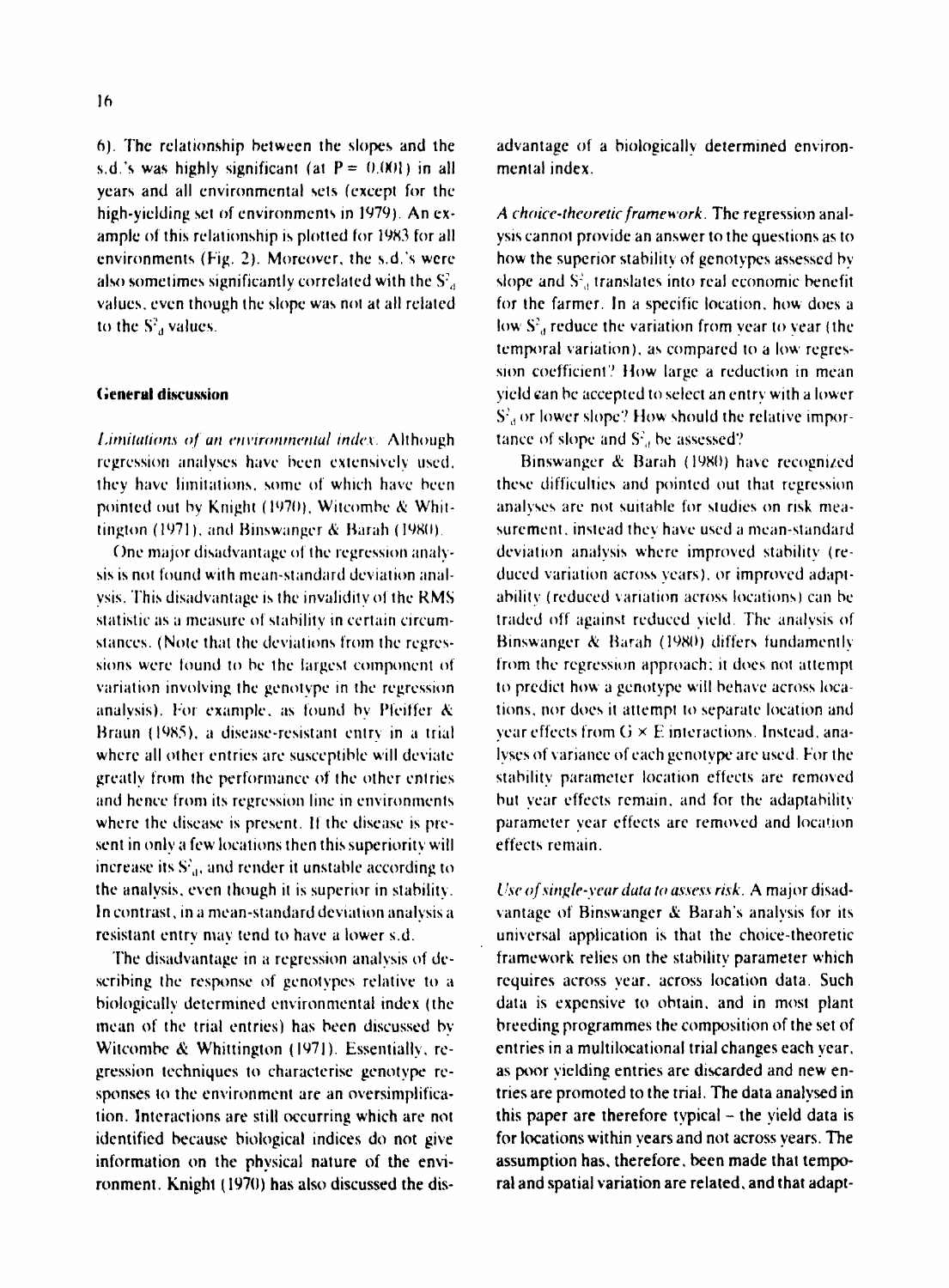ability s.d.'s are related to stability s.d.'s.

Evenson et al. (1978) reported that for rice trials in India adaptability and stability were related. Barah et al. (1981) have also shown for sorghum in India that stability and adaptability were closely related. Moreover, a further examination of their data revealed that the variability s.d.'s within individual vears correlated well in three out of four vears with stability and adaptability s.d.'s (Table 4). Poor fits between these parameters in certain vears are not unexpected, because estimates of s.d.'s are less precise in a single year than across vears. (Estimates of slopes from the regression analysis are expected to behave in the same way with the precision of the estimates being higher across more than one year). When the variability s.d.'s were averaged over the years then these averages correlated more with stability than adaptability. These data indicate that single-year data are relevant to a choice-theoretic framework, but more data are required from other crops and other trials. The choice-theoretic framework is unaffected by the larger absolute values of the variability s.d.'s since the method is comparative. It is not the size of the variability s.d.'s but their relationship to stability s.d.'s which is important.

Whether the relationship found in the sorghum data is true for any set of trials is clearly dependent on how well the environmental variability between locations matches changes in the environment across vears.

Conclusions. It is an inescapable conclusion that an analysis other than regression analysis is required to obtain an overall picture of how stability and mean vield are to be traded off. The mean-standard deviation analysis has shown for these, and other data, that in all years no entry was selected other than on the basis of its high mean yield. The results of the mean-standard deviation analysis were little changed relative to a regression analysis if the lowest- and highest-yielding environments were considered, so the comparison is not environment dependent. A lack of marked change between the environmental sets, and the invariable selection of the highest-yielding entry when a choice-theoretic framework is used, indicates that the breeder's procedure of selecting among the highest-vielding entries across environments is satisfactory.

What is even more remarkable, from the IPMAT data, is the similarity between the regression coefficients and the s.d.'s (and to a lesser extent, that between the  $S^2$ , values and the s.d.'s). The s.d., a simple statistic, predicted well one of the maior parameters of stability of a regression analysis. The s.d. is a simpler statistic that can be used in a choice-theoretic framework, and the mean-standard deviation analysis does not suffer from the disadvantages of a regression analysis which employs an environmental index. However, with respect to the mean-standard deviation analysis more data are required from more multilocational trials to determine the relationships between stability. adaptability, and estimates from single-year data.

A regression analysis requires many entries to be included in the analysis as the environmental index is more accurately assessed with a larger number of entries. No such restriction exists within the meanstandard deviation analysis. It can be carried out on only two or three entries. Thus, before a decision on release is made only the few highest-viciding entries need to be considered, and often these entries will have been retained in the trial for several years so that a true stability-relevant s.d. can be calculated

The mean-standard deviation analysis is superior in some respects to the regression analysis, and should be used more extensively in the analysis of multilocational trials. Nevertheless, both methods complement each other, since the mean-standard deviation analysis provides a choice-theoretic framework whilst the regression analysis enables prediction of performance across environments.

# Acknowledgements

The vital help of our cooperators who have grown the trials is gratefully acknowledged. The IPMAT reports of 1979 and 1980 were prepared by Dr. Anand Kumar who with Dr. K.N. Rai coordinated the trials in different vears.

I am grateful to Mr. M.N.V.R. Rao for his assistance in analysing the data and to Dr. Tom Walker